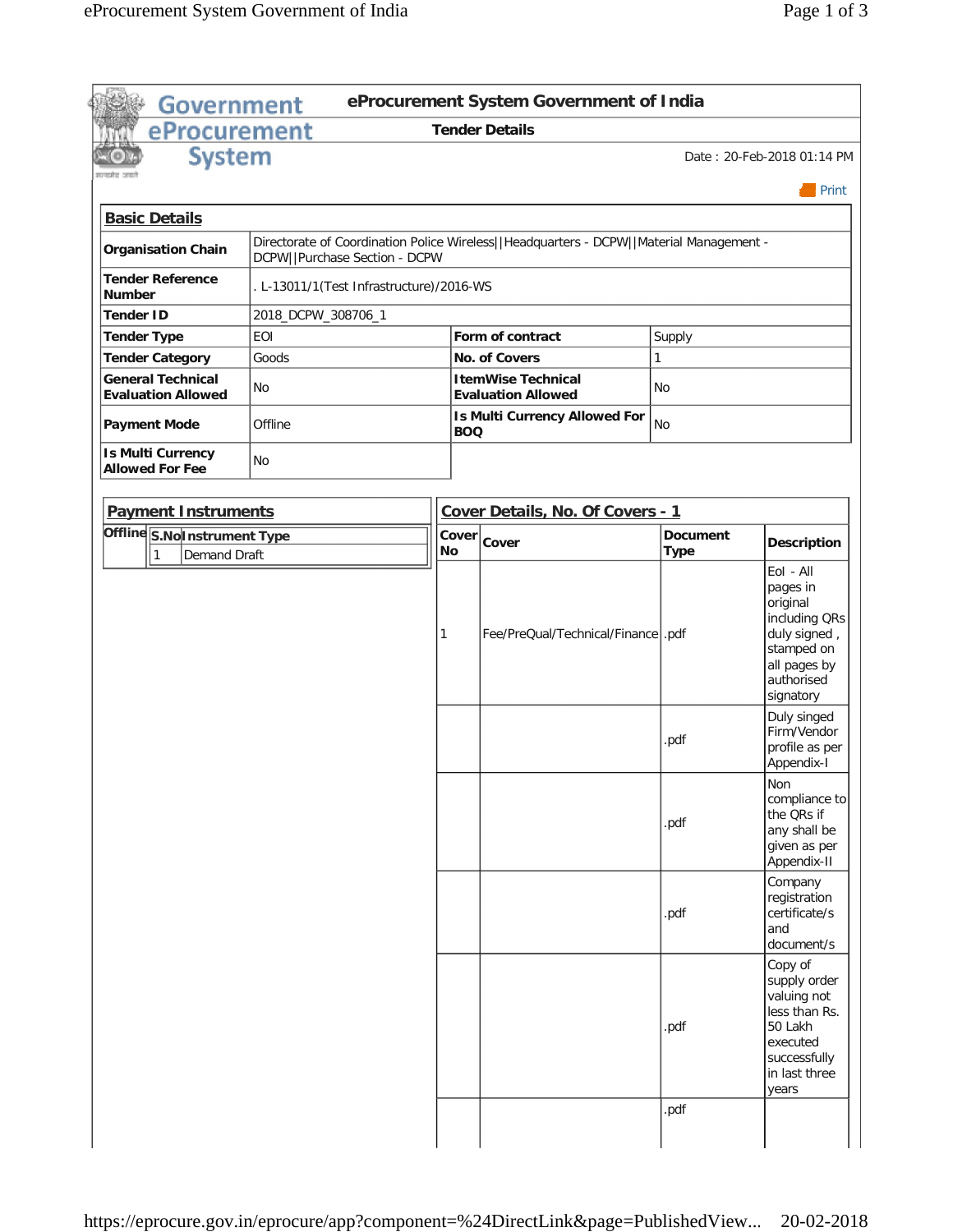|  |      | Declaration<br>regarding not<br>blacklisting                                              |
|--|------|-------------------------------------------------------------------------------------------|
|  | .pdf | Any other<br>document in<br>support of<br>work<br>experience in<br>the relevant<br>field. |
|  | .pdf | Scanned copy<br>of Demand<br>Draft of<br>Rs.1000/-<br>deposited as<br>processing<br>Fee   |
|  | .pdf | Last three<br>years balance<br>sheet/Audited<br><b>Statements</b><br>of Accounts          |

| Tender Fee Details, [Total Fee in ₹ * - 1,000]          |                              |                                             |                            |            |                                              | <b>EMD Fee Details</b>         |                                              |                                                |                                                   |                  |
|---------------------------------------------------------|------------------------------|---------------------------------------------|----------------------------|------------|----------------------------------------------|--------------------------------|----------------------------------------------|------------------------------------------------|---------------------------------------------------|------------------|
| Tender Fee in ₹                                         | 1.000                        |                                             |                            |            |                                              | EMD Amount in ₹                | 0.00                                         | <b>EMD Exemption</b>                           |                                                   | N <sub>O</sub>   |
| Fee Payable To                                          | <b>Accounts</b>              | Fee Payable At                              |                            | <b>New</b> |                                              |                                |                                              | <b>Allowed</b>                                 |                                                   |                  |
|                                                         | Officer.<br><b>DCPW</b>      |                                             |                            | Delhi      | <b>EMD Fee Type</b><br><b>EMD Payable To</b> |                                | fixed<br>Nil                                 | <b>EMD Percentage</b><br><b>EMD Payable At</b> |                                                   | <b>NA</b><br>Nil |
| <b>Tender Fee</b><br><b>Exemption</b><br><b>Allowed</b> | <b>No</b>                    |                                             |                            |            |                                              |                                |                                              |                                                |                                                   |                  |
| Work /Item(s)                                           |                              |                                             |                            |            |                                              |                                |                                              |                                                |                                                   |                  |
| <b>Title</b>                                            |                              | EOI of Supply of Test Instruments           |                            |            |                                              |                                |                                              |                                                |                                                   |                  |
| <b>Work Description</b>                                 |                              | Inviting EOI for Supply of Test Instruments |                            |            |                                              |                                |                                              |                                                |                                                   |                  |
| <b>Pre Qualification</b><br>Details                     |                              | Please refer Tender documents.              |                            |            |                                              |                                |                                              |                                                |                                                   |                  |
| Independent<br><b>External Monitor</b>                  | <b>NA</b>                    |                                             |                            |            |                                              |                                |                                              |                                                |                                                   |                  |
| Tender Value in ₹                                       | 0.00                         |                                             | <b>Product Category</b>    |            |                                              | Equipment                      | Electronics Sub category                     |                                                | <b>Test Instruments</b>                           |                  |
| <b>Contract Type</b>                                    | Tender                       |                                             | <b>Bid Validity (Days)</b> |            |                                              | 30                             | <b>Period Of Work</b><br>(Days)              |                                                | 30                                                |                  |
| Location                                                | Central Workshop,<br>Complex | DCPW, MHA, Block-9, CGO                     | Pincode                    |            |                                              | 110003                         | <b>NA</b><br><b>Pre Bid Meeting</b><br>Place |                                                |                                                   |                  |
| <b>Pre Bid Meeting</b><br><b>Address</b>                | <b>NA</b>                    |                                             |                            |            | Pre Bid Meeting Date NA                      |                                | <b>Bid Opening Place</b>                     |                                                | DCPW.Block<br>No.9,CGO<br>Complex, New<br>Delhi-3 |                  |
| <b>Critical Dates</b>                                   |                              |                                             |                            |            |                                              |                                |                                              |                                                |                                                   |                  |
| <b>Publish Date</b>                                     |                              | 20-Feb-2018 03:00 PM                        |                            |            | <b>Bid Opening Date</b>                      |                                |                                              |                                                | 19-Mar-2018 03:00 PM                              |                  |
| Document Download / Sale Start<br>Date                  |                              | 20-Feb-2018 03:00 PM                        |                            |            | Date                                         |                                | Document Download / Sale End                 |                                                | 15-Mar-2018 06:00 PM                              |                  |
| <b>Clarification Start Date</b>                         |                              | <b>NA</b>                                   |                            |            |                                              | <b>Clarification End Date</b>  |                                              | <b>NA</b>                                      |                                                   |                  |
| <b>Bid Submission Start Date</b>                        |                              | 20-Feb-2018 03:00 PM                        |                            |            |                                              | <b>Bid Submission End Date</b> |                                              |                                                | 15-Mar-2018 06:00 PM                              |                  |